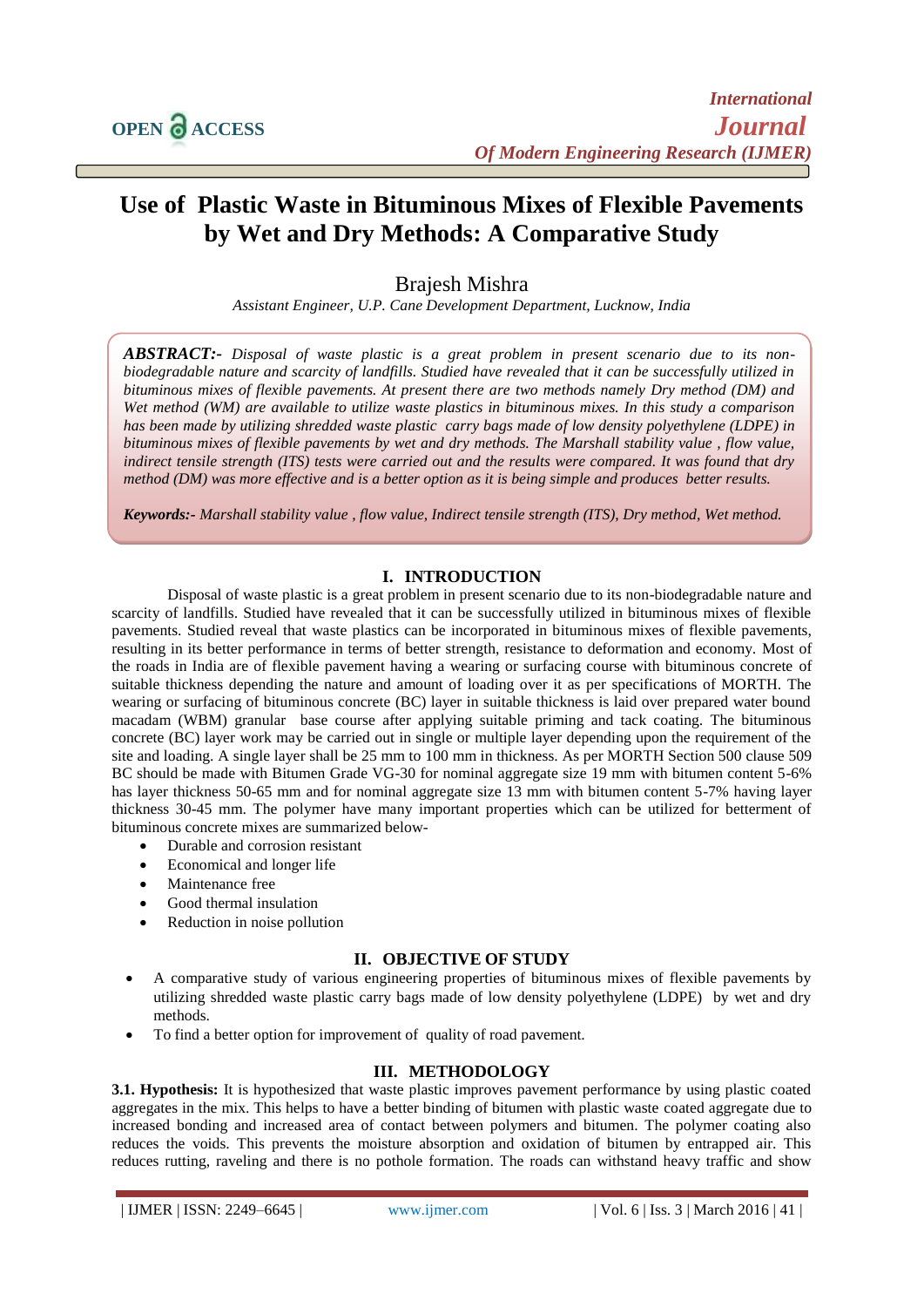better durability. It is further hypothesized that the waste plastic bitumen mix forms better material for pavement construction as the mix shows higher Marshall Stability value and suitable Marshall Coefficient. The use of waste plastics for pavement is one of the best method for easy disposal of waste plastics.

**3.2. Methodology:** To achieve study goals, implementation would include the following:

- Literature review of previous studies which include revision of books, scientific papers and reports in the field of recycled polymer modifiers of asphalt mix.
- Study of Marshall Mix design.
- Identifying Optimum Bitumen Content (OBC) using Marshal Mix design procedure.
- Identifying the effects of adding different percentages of waste plastic materials/ modifier on the bituminous mix properties comparing it with conventional mix by using both wet and dry methods of blending.
- Discussion of testing results and drawing conclusions.

## **Methods Available**

There are two type of field trials

- 1. Dry process
- 2. Wet process
- **1. Dry Process**: The aggregate is heated to 170°C in the Mini hot Mix Plant. The shredded plastic waste is added in specified proportion. Immediately the hot Bitumen VG-30 or VG-10 grade (160°C) is added. The mixture is transferred to the road and the road is laid. This method is very simple and economical. The flow diagram is shown in Fig 1.



# **Fig: 1 Dry process steps**

**2. Wet Process:** Waste plastics by direct mixing with hot bitumen at 160°C. Mechanical stirrer is needed. Addition of stabilizers and proper cooling. Since the wet process require a lot of investment and bigger plants. Not commonly used. The flow diagram is shown in Fig 2.



**Fig: 2 Wet process steps**

In this study Bituminous concrete mix has been design for 19 mm nominal size of aggregate. The Aggregate used in the study is crusher aggregate from Quarry and VG30 grade of Bitumen used as binder. First,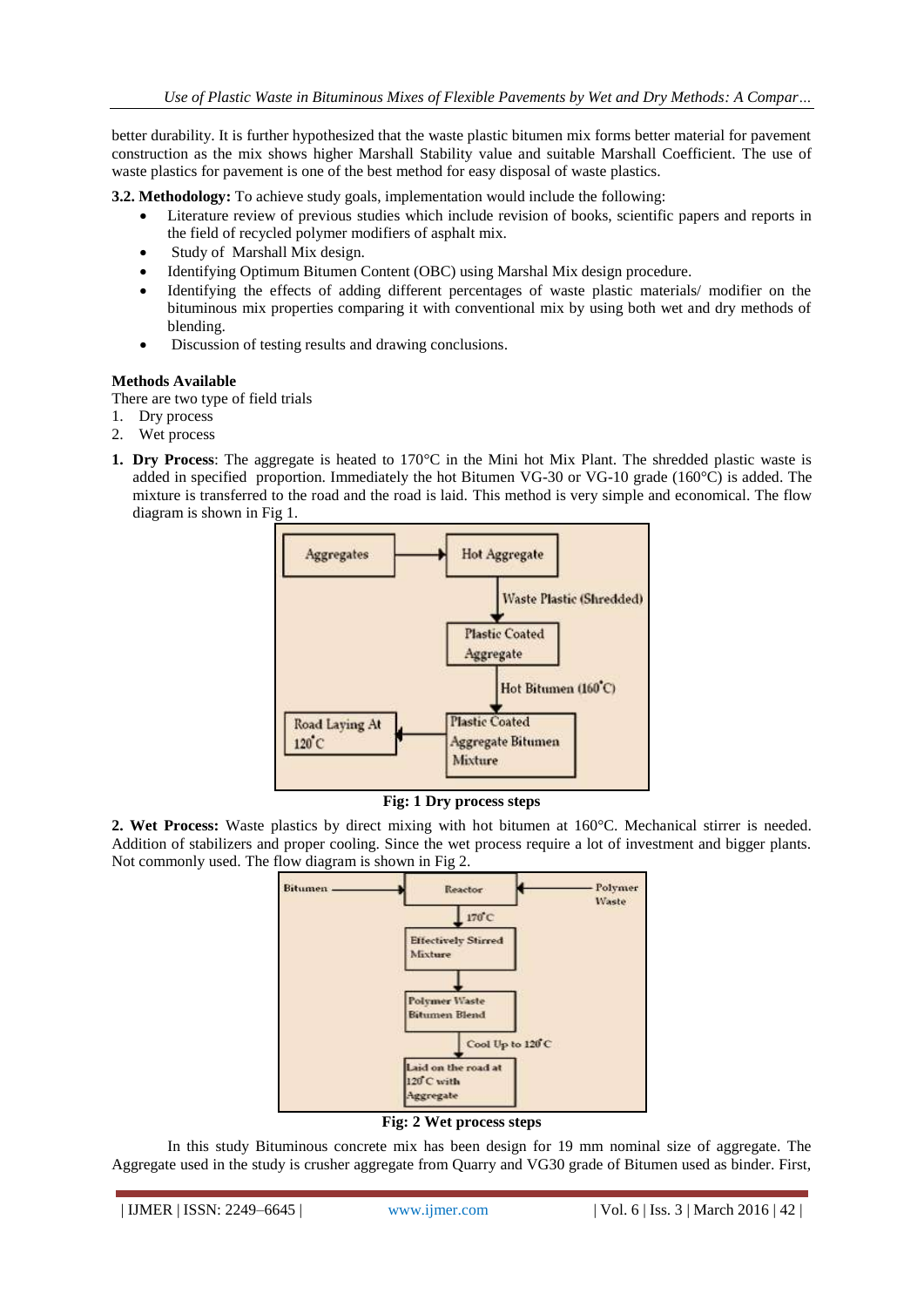Laboratory testing has been carried out to find the physical properties of aggregate by conducting tests like Grain size analysis, Aggregate Impact value, Abrasion Test, Crushing value test, Flakiness and elongation Index (combined), Water absorption, Specific Gravity etc. Also, by sieve analysis the Gradation of Aggregate has been decided which satisfied the requirement of Gradation of 19 mm nominal size of aggregate for BC design as per MORTH section 509. Similarly, The Bitumen test for VG30 has been done including Penetration test at 25 °C, Softening Point test, Ductility test at 27 °C , Viscosity at 150 °C, Specific Gravity etc which satisfied the requirement of IS:73-2006. Secondly, will prepare samples for Marshall mix design and determine the Optimum bitumen content for VG30.

### **Materials Used:-**

1) Aggregate Aggregate of 20mm, 10mm, 2) Bitumen VG 30 grade bitumen 3) Waste Plastic Waste plastic in the shredded form, stone dust and cement as filler.

# **IV. EXPERIMENTS AND RESULTS**

**Bitumen:** The various test results of bitumen are shown in Table-1 below.

### **Table-1 Test results of VG-30 bitumen**

| <b>Properties Tested</b>                                               | <b>Test Method</b> | <b>Results</b>  | <b>Remarks</b> |
|------------------------------------------------------------------------|--------------------|-----------------|----------------|
| Penetration(100 gram, 5 seconds at 25°C) (1/10 <sup>th</sup> of<br>mm) | IS 1203-1978       | 62              | Satisfactory   |
| Softening point, °C(Ring and Ball Apparatus)                           | IS 1205-1978       | 48.4            | Satisfactory   |
| Ductility at 27°C(5cm/ minute pull) cm                                 | IS 1208-1978       | 76              | Satisfactory   |
| Specific gravity at 27°C                                               | IS 1202-1978       | 1.02            | Satisfactory   |
| <b>Viscosity in seconds</b>                                            | IS 1206-1978       | 51              | Satisfactory   |
| <b>Flash Point</b>                                                     | IS 1209-1981       | $256^{\circ}$ C | Satisfactory   |
| <b>Fire Point</b>                                                      | IS 1209-1981       | $276^{\circ}$ C | Satisfactory   |
| <b>Grade of binder</b>                                                 | $VG-30$            |                 |                |

## **Table-2 Physical Properties of Aggregates Conventional (0% Plastic) and Plastic coated Aggregate (PCA)**

| <b>Description of tests</b>           | Percentage of Plastic/additive by weight of OBC | <b>Specifications</b> |            |            |            |              |
|---------------------------------------|-------------------------------------------------|-----------------------|------------|------------|------------|--------------|
|                                       | 0%                                              | 5%                    | 7%         | 9%         | 11%        | IRC:111-2009 |
|                                       |                                                 | (PCA)                 | (PCA)      | (PCA)      | (PCA)      |              |
| <b>Aggregate Crushing</b><br>strength | 18.2%                                           | 14.1%                 | 12.6%      | 10.7%      | 11.2%      | Max 30 %     |
| <b>Impact value</b>                   | 16.4%                                           | 14.6%                 | 12.3%      | 10.6%      | 11.4%      | Max 24%      |
| Specific gravity                      | 2.64                                            | 2.67                  | 2.70       | 2.72       | 2.78       | $2.5 - 3.0$  |
| <b>Los Angeles Abrasion value</b>     | 15.6%                                           | 14.8%                 | 11.2%      | 9.10%      | 10.6%      | Max 30%      |
| <b>Flakiness Index value</b>          | 15%                                             | 13.8%                 | 12.6%      | 12.6%      | 12.6%      | Max 35 %     |
| <b>Elongation index value</b>         | 10.5%                                           | 11%                   | 11.2%      | 11.2%      | 11.2%      | Max 35 %     |
| <b>Water absorption value</b>         | 0.62%                                           | Nil                   | Nil        | Nil        | Nil        | $Max 2\%$    |
| Soundness value                       | 6%                                              | <b>Nil</b>            | <b>Nil</b> | <b>Nil</b> | <b>Nil</b> | Max 12 %     |
| Stripping value                       | 5%                                              | Nil                   | Nil        | Nil        | Nil        | Max 5%       |

#### **Mineral Filler**

Filler shall consists pof fly ash or rock dust . The gradation of filler is shown in table below.

**Table-3** Grading requirement of Mineral filler

| IS sieve size<br>in mm | Cumulative % by weight of total<br>aggregate passing |
|------------------------|------------------------------------------------------|
| 0.6                    | 100                                                  |
| 0.3                    | 95-100                                               |
| 0.075                  | 85-100                                               |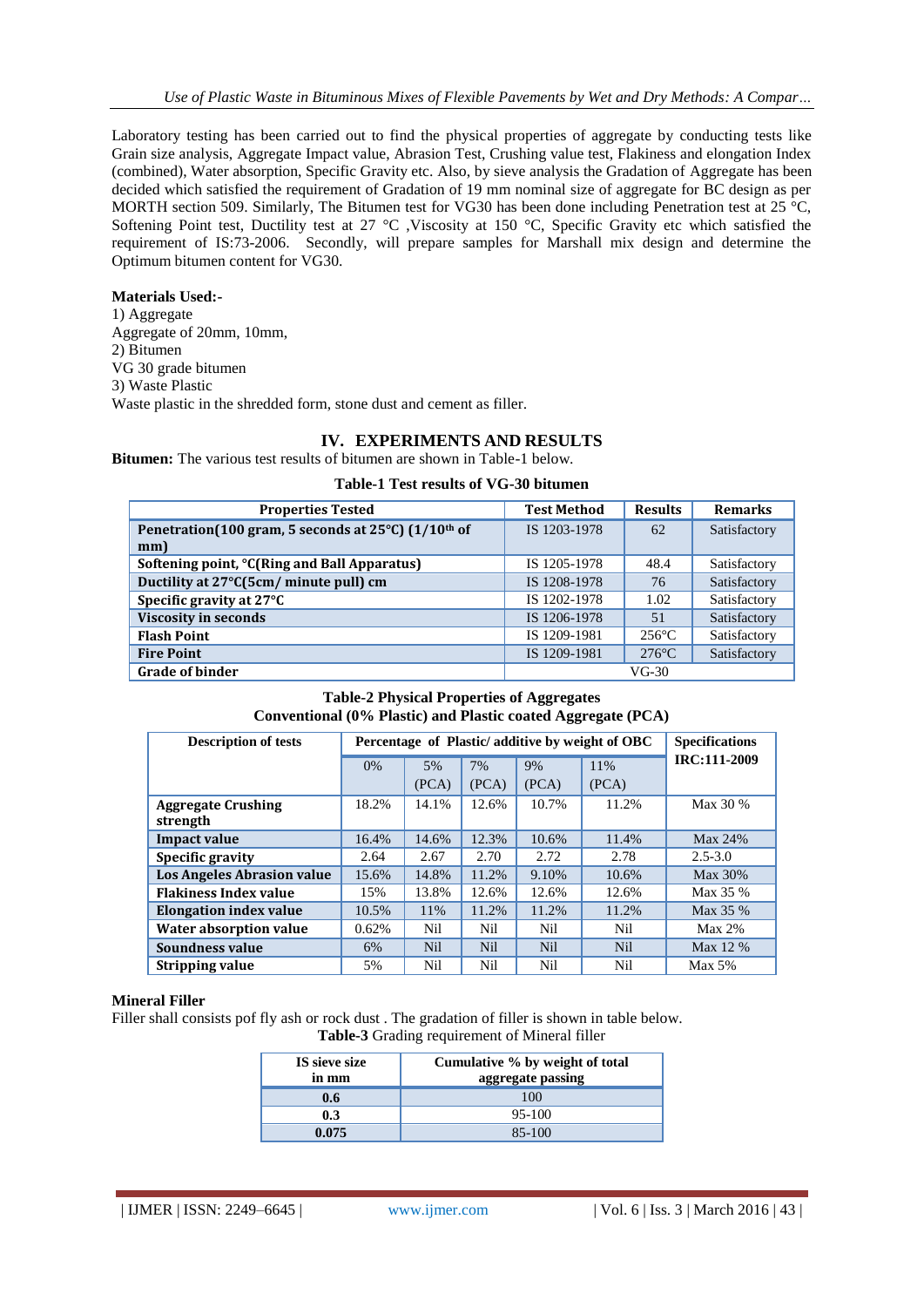### **Modifiers (Plastic waste)**

The processed waste plastic (LDPE) from the garbage of local area in the shredded form was used as additive. The shredded waste plastic was cut into pieces of uniform size between  $2.36 - 600 \mu$ 

| <b>Property</b>                    | <b>Values</b>        |
|------------------------------------|----------------------|
| Size (Range)                       | $2.36$ mm $-600 \mu$ |
| <b>Thickness</b>                   | $20 \mu$ to $30 \mu$ |
| Density $(gm/cc)$                  | 0.98                 |
| Melting Temperature in $^{\circ}C$ | 130-160              |
| Decomposition Temperature °C       | $275 - 350$          |
| <b>Ignition Temperature °C</b>     | > 700                |

#### **Table-4 Properties of Waste Plastic**

**Marshall Mix Design:** The mix design should aim at an economical blends, with proper gradation of aggregate and adequate proportion of bitumen so as to fulfill the desired properties of the mix bituminous concrete is the one of the highest and costliest types of flexible pavement layer used in surface course the desirable properties of a good bituminous mix are stability, flexibility, skid resistance, durability, workability. Marshall Stability test Carrey out find the stability, flow value, air voids, voids fill with bitumen, density. Finally consist of an OBC, optimum plastic content and using gyratory compactor prepare performance evolution test sample.

**Gradation Requirement Of Aggregate:** Grading of aggregate has been carried out before mix design. For this purpose sieve analysis of aggregate has been done having size 20mm, 6mm and stone dust. Grading requirement of BC for this study should satisfy the MORTH section 509 Table 500-18 for 19 mm nominal size of aggregate. The aggregate has been sieved and final blend of aggregate has to be obtained by hit and trial. Grading requirement of aggregate shown in Table-5.

| <b>Specification</b>   | <b>Bituminous Concrete(BC)</b> |                                      |  |  |
|------------------------|--------------------------------|--------------------------------------|--|--|
| Grading                | Grad-1                         |                                      |  |  |
| Nominal maximum        | $19 \text{ mm}$                |                                      |  |  |
| aggregate size in mm   |                                |                                      |  |  |
| <b>Layer thickness</b> | $50 \text{ mm}$                |                                      |  |  |
| IS Sieve size in mm    |                                | Cumulative % by weight of total      |  |  |
|                        |                                | aggregate passing                    |  |  |
|                        | Gradation<br>Gradation adopted |                                      |  |  |
|                        | specified                      |                                      |  |  |
| 26.5                   | 100                            | 100                                  |  |  |
| 19.0                   | 90-100                         | 95                                   |  |  |
| 13.2                   | 59-79                          |                                      |  |  |
| 9.5                    | 52-72<br>70                    |                                      |  |  |
| 4.75                   | $35 - 55$                      | 50                                   |  |  |
| 2.36                   | 28-44                          | 35                                   |  |  |
| 1.18                   | 20-34                          |                                      |  |  |
| 0.6                    | $15 - 27$                      |                                      |  |  |
| 0.3                    | $10 - 20$                      | 12                                   |  |  |
| 0.15                   | $5 - 13$                       |                                      |  |  |
| 0.075                  | $2 - 8$                        | 5                                    |  |  |
| <b>Bitumen content</b> |                                | 5.2% by weight of aggregate minimum. |  |  |

#### **Table-5 Aggregate Grading and bitumen content**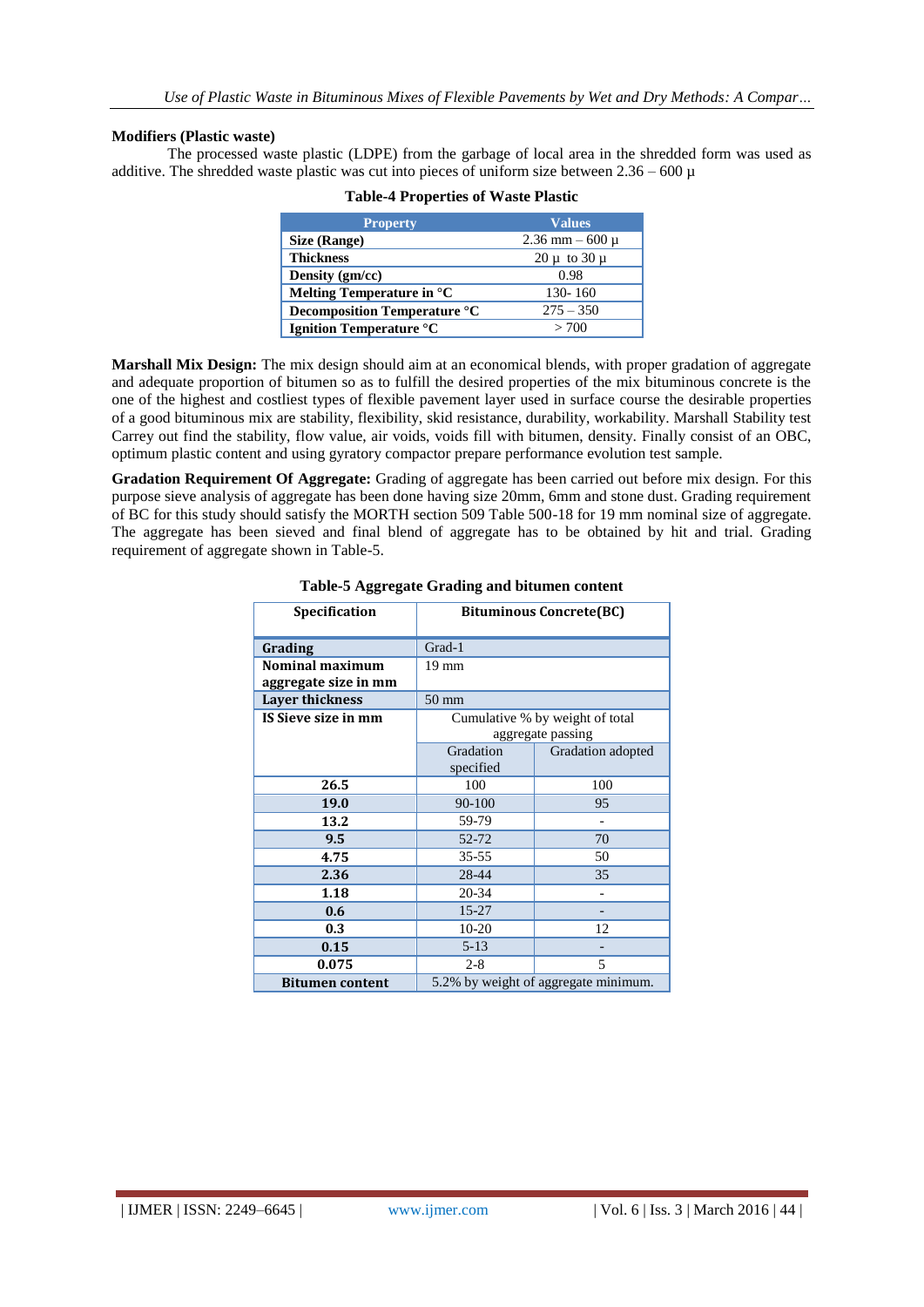

**Fig-3 Particle size distribution (PSD) curve for aggregates**



## **Fig-4 Gradation Curve for the aggregates**

**Determination of Optimum bitumen content (OBC) of the Conventional mix (CM) :** Conventional bituminous concrete mix was prepared by using the various aggregates as described above along with bitumen VG-30 and filler with bitumen content varying from 4% to 6% with an increment of 0.5%. The optimum bitumen content of CM was determined by taking the average of bitumen content at highest Marshall stability, highest bulk density and at 4% air voids.

|  |  | Table - 6 Marshall Test results for Conventional Mix (without plastic) |  |  |
|--|--|------------------------------------------------------------------------|--|--|
|--|--|------------------------------------------------------------------------|--|--|

| $\%$<br><b>Bitumen</b><br>Content | <b>Theoretical</b><br>maximum<br>specific<br>gravity<br>(Gmm) | <b>Bulk</b><br>specific<br>gravity<br>(Gmb) | % of Air<br>voids<br>(Vv) | % of voids<br>filled with<br>bitumen Air<br>voids (VFB) | Marshall<br>Stability<br>Value $(Kg)$ | Flow value<br>(mm) |
|-----------------------------------|---------------------------------------------------------------|---------------------------------------------|---------------------------|---------------------------------------------------------|---------------------------------------|--------------------|
| $\boldsymbol{4}$                  | 2.350                                                         | 2.226                                       | 5.28                      | 72.74                                                   | 1680                                  | 6.88               |
| 4.5                               | 2.380                                                         | 2.272                                       | 4.54                      | 74.96                                                   | 1858                                  | 4.52               |
| 5                                 | 2.420                                                         | 2.325                                       | 3.93                      | 76.42                                                   | 2012                                  | 3.28               |
| 5.5                               | 2.410                                                         | 2.32                                        | 3.73                      | 78.37                                                   | 1814                                  | 3.60               |
| 6                                 | 2.390                                                         | 2.302                                       | 3.68                      | 79.93                                                   | 1788                                  | 4.12               |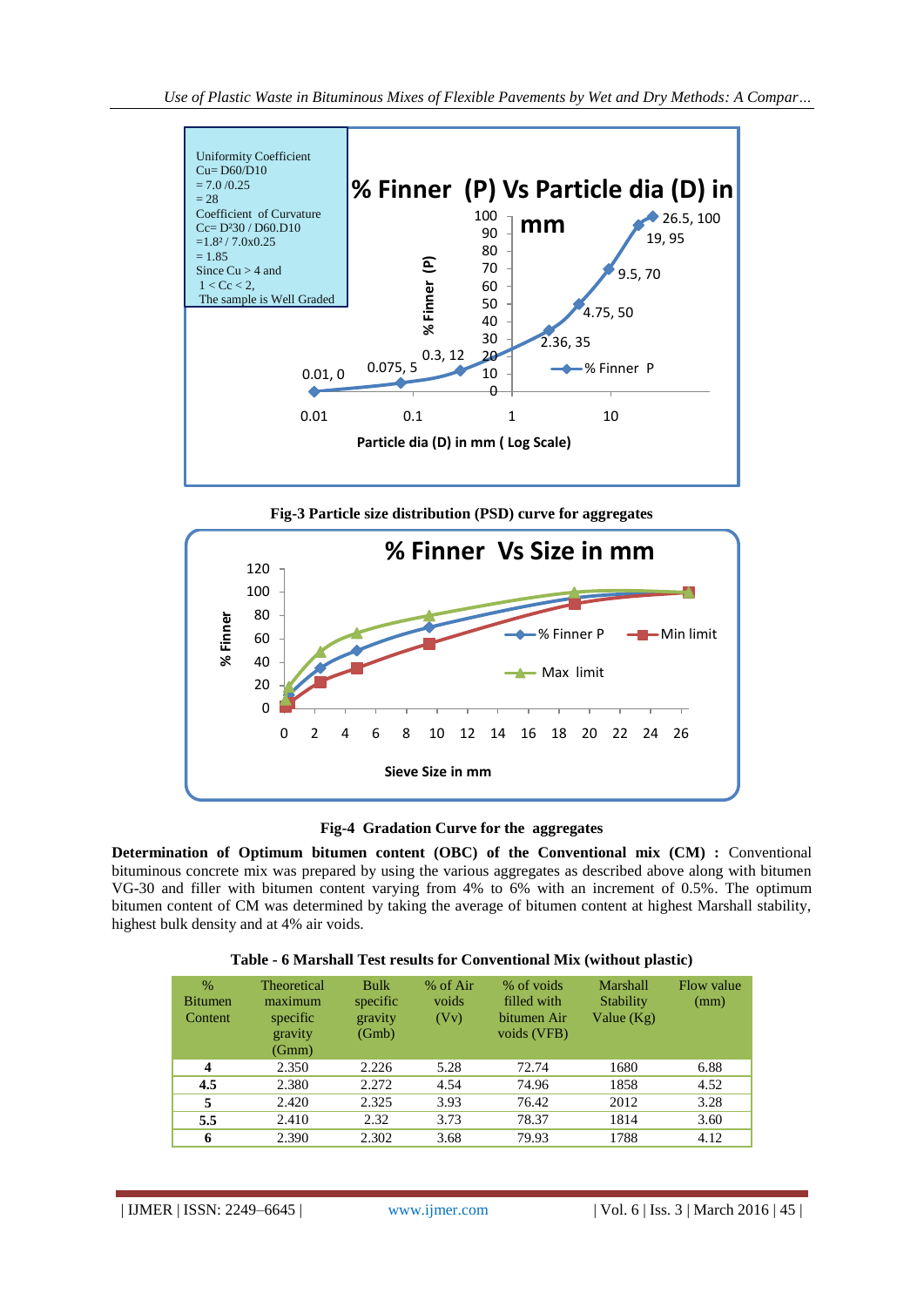For determination of optimum bitumen content three curves viz % Bitumen Vs Marshall Stability, % Bitumen Vs. Bulk specific gravity and % Bitumen Content Vs.% of Air voids were plotted, which are shown in Fig 5,6 &7.







**Fig-6 % Bitumen Vs Bulk specific gravity**





Optimum bitumen content  $(OBC) = (5+5.1+5)/3 = 5.033%$  (rounded to 5.0%)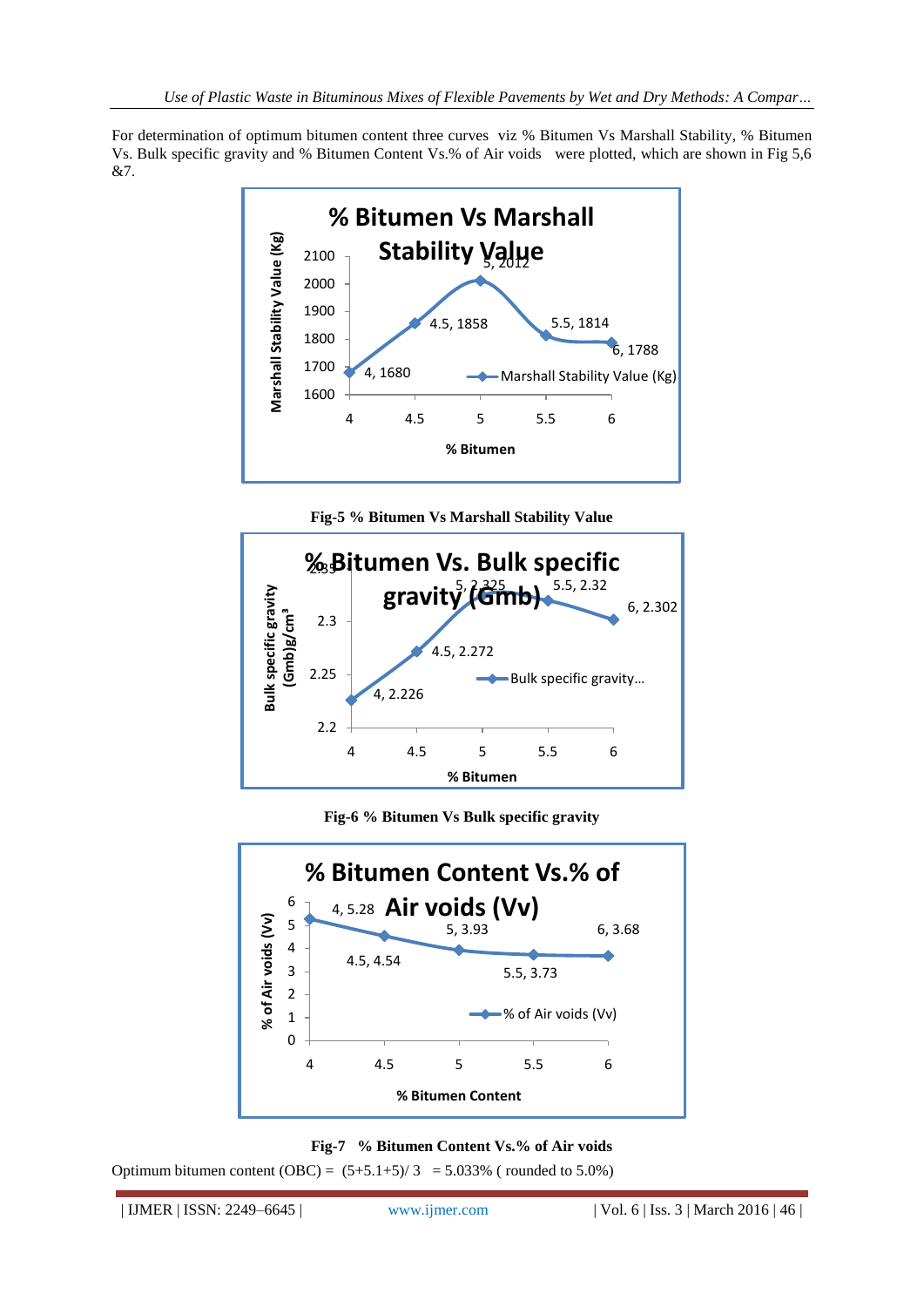**Incorporation of plastic waste into bituminous mix:** The shredded plastic was incorporated by wet and dry process in percentages ranging from 5% to 11% by weight of OBC of conventional mix with an increment of 2%. The Marshall stability , flow value and other parameters were obtained by conducting laboratory testing as per specified procedures and norms. The results are shown in Table 7.<br>Table - 7 Marshall Test Results for Wet Metho

| % Waste Plastic        | <b>Theoretica</b> | <b>Bulk</b>            | $%$ of | % of voids  | <b>Marshall</b>  | <b>Flow</b> |
|------------------------|-------------------|------------------------|--------|-------------|------------------|-------------|
| by weight of           | l maximum         | specific               | Air    | filled with | <b>Stability</b> | value       |
| <b>Optimum Bitumen</b> | specific          | gravity                | voids  | bitumen     | <b>Value</b>     | (mm)        |
| Content (OBC) of       | gravity           | (Gmb)                  | (Vv)   | Air voids   | (Kg)             |             |
| <b>CM</b>              | (Gmm)             | g/cm <sup>3</sup>      |        | (VFB)       |                  |             |
|                        |                   | <b>Wet Method (WM)</b> |        |             |                  |             |
| 5                      | 2.425             | 2.325                  | 4.12   | 75.23       | 1782             | 4.10        |
| 7                      | 2.428             | 2.330                  | 4.04   | 77.86       | 1876             | 3.30        |
| 9                      | 2.426             | 2.331                  | 3.92   | 80.38       | 2452             | 2.54        |
| 11                     | 2.422             | 2.329                  | 3.84   | 82.37       | 1888             | 2.88        |
|                        |                   | Dry Method (DM)        |        |             |                  |             |
| $\overline{5}$         | 2.428             | 2.33                   | 4.04   | 75.50       | 2185             | 3.40        |
| 7                      | 2.426             | 2.331                  | 3.92   | 78.48       | 2490             | 3.18        |
| 9                      | 2.414             | 2.332                  | 3.40   | 82.95       | 2786             | 2.34        |
| 11                     | 2.406             | 2.331                  | 3.12   | 85.64       | 2010             | 2.00        |

|  |  | Table - 7 Marshall Test Results for Wet Method and Dry method |  |
|--|--|---------------------------------------------------------------|--|
|  |  |                                                               |  |

It was observed that the maximum value of Marshall stability was observed at plastic content of 9% for both dry and wet mixes .It was also observed that here was an increase in Marshall stability value of 21.87% for wet mix and 38.47% for dry mix as compared to conventional mix of bituminous concrete. This shows that resistance to withstand at higher loads and to resist deformation the dry mix shows better results and is better option to improve the quality and performance of pavement. These results are plotted in Fig 7 below.



# **Fig-8 % Waste Plastic Vs. Marshall Stability Value of Wet and Dry Mix**

The indirect tensile stress of conventional mix of bituminous concrete at various bitumen content is shown in Table. 8 below. It was observed that maximum stress occurs at optimum bitumen content of 5% by weight of mix and is 0.762 N/mm².

| Table - 8 Indirect Tensile Strength (ITS) Test Results for Conventional Mix |  |  |
|-----------------------------------------------------------------------------|--|--|
|-----------------------------------------------------------------------------|--|--|

| % Bitumen<br>Content | <b>Indirect Tensile Stress</b><br>$(TTS)$ in $N/mm^2$ |
|----------------------|-------------------------------------------------------|
|                      | 0.288                                                 |
| 4.5                  | 0.315                                                 |
|                      | 0.762                                                 |
| 5.5                  | 0.488                                                 |
|                      | 0.469                                                 |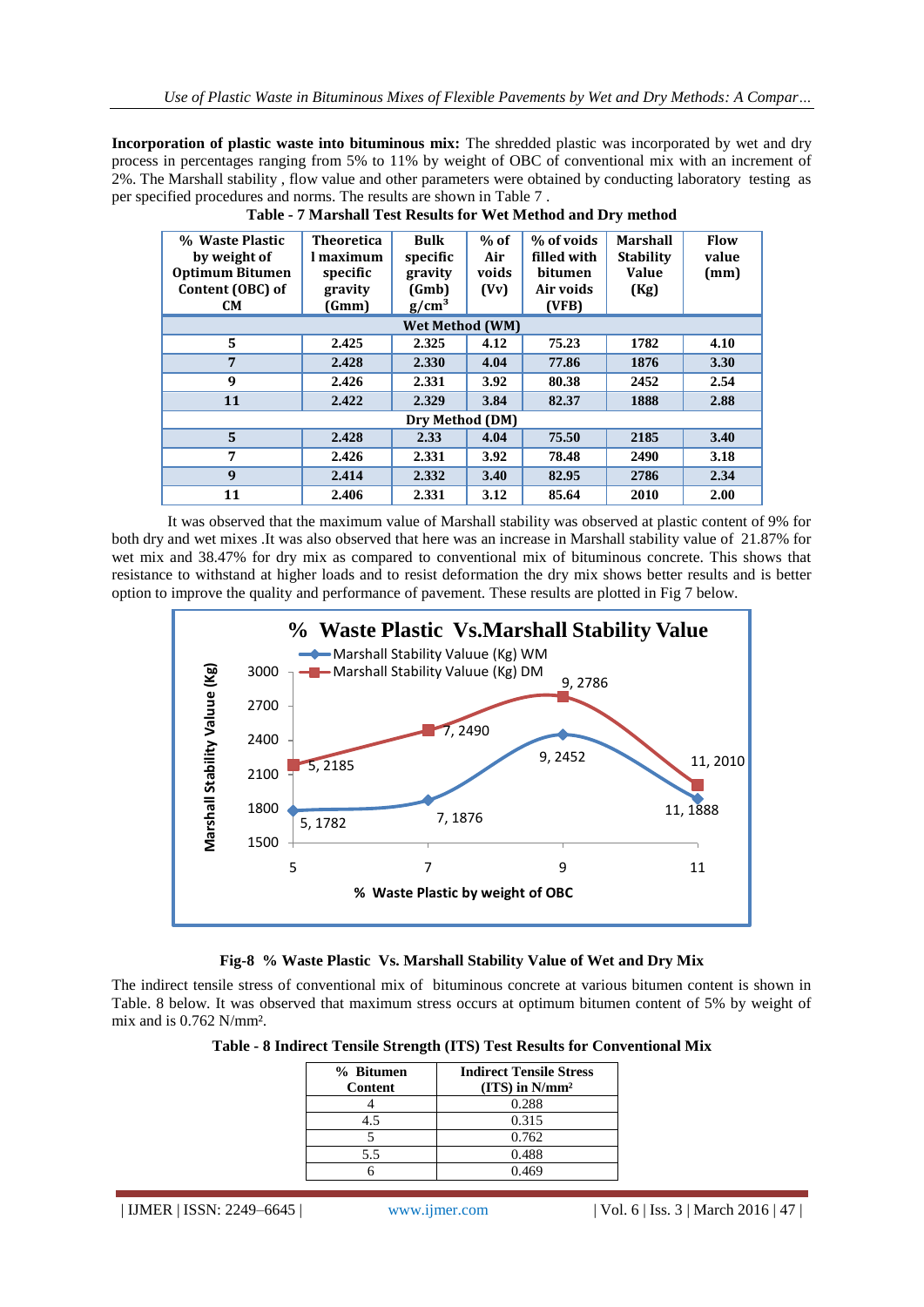The indirect tensile stress of wet and dry mix of bituminous concrete at various plastic content is shown in Table. 9 below. It was observed that maximum stress occurs at plastic content of 9% by weight of optimum bitumen content (OBC) and the value observed was 0.796 N/mm² for wet mix and 0.889 N/mm² for dry mix. The values of indirect tensile stress at various plastic content are shown in the Table. 9 below.

| % Waste Plastic<br>by weight of                                            | <b>Indirect Tensile Stress (ITS)</b><br>in $N/mm2$ |         |  |
|----------------------------------------------------------------------------|----------------------------------------------------|---------|--|
| Optimum<br><b>Bitumen Content</b><br>$(OBC)$ of<br><b>Conventional mix</b> | <b>Wet Mix</b>                                     | Dry Mix |  |
|                                                                            | 0.568                                              | 0.765   |  |
|                                                                            | 0.668                                              | 0.786   |  |
|                                                                            | 0.796                                              | 0.889   |  |
|                                                                            | 0.622                                              | 0.608   |  |

|  | Table - 9 Indirect Tensile Strength (ITS) Test Results for Wet Mix and Dry Mix |  |  |  |  |  |  |  |  |  |  |  |
|--|--------------------------------------------------------------------------------|--|--|--|--|--|--|--|--|--|--|--|
|--|--------------------------------------------------------------------------------|--|--|--|--|--|--|--|--|--|--|--|



**Fig-9 % Waste Plastic Vs. Indirect Tensile Stress of Wet and Dry Mix**

The values of indirect tensile stress at various plastic content are plotted in Fig. 9. It was observed from the above plot that dry mix can handle greater stresses and hence it is the suitable option for improvement in quality of flexible road pavements for incorporating waste plastics.

# **V. COMPARISON OF RESULTS**

The data obtained from the experimental investigations of wet and dry mixes were compared to find out the better option to improve the quality of flexible pavement are tabled in Table. 10 below.

| <b>Properties</b>                                                                             | $CM$ at<br>OBC of $5%$ | Wet Mix | Dry Mix |
|-----------------------------------------------------------------------------------------------|------------------------|---------|---------|
| %Waste Plastic by weight of<br>Optimum Bitumen<br><b>Content</b><br>(OBC) of Conventional mix |                        | 9       | 9       |
| <b>Marshall Stability Value (Kg)</b>                                                          | 2012                   | 2452    | 2786    |
| <b>Indirect Tensile Stress (ITS) in</b><br>$N/mm^2$                                           | 0.76                   | 0.796   | 0.889   |
| <b>Flow Value (mm)</b>                                                                        | 3.28                   | 2.54    | 2.34    |
| % Air Voids (Vv)                                                                              | 3.93                   | 3.92    | 3.40    |
| % Void filled with bitumen<br>(VFB)                                                           | 76.42                  | 80.38   | 82.95   |

**Table - 10 Comparison of properties of Wet Mix and Dry Mix**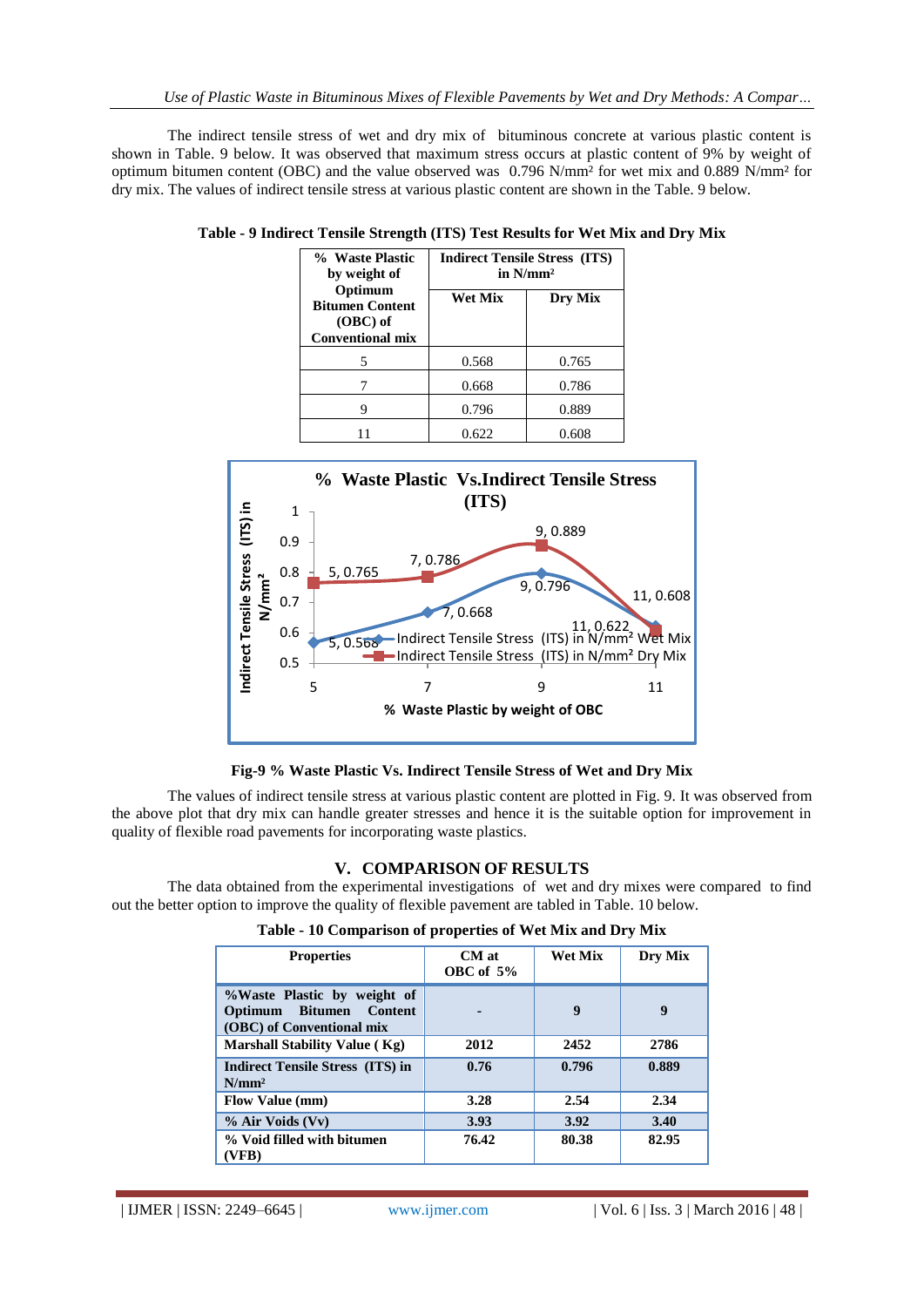# **VI. ECONOMY**

Based on the experimental evidences and the amount of raw materials used for 20 mm thick Bituminous Premix carpet (top layer of the bituminous road) with type-A seal coat. One Kilometer long road having width 3.75 meter (3750 M<sup>2</sup>) the following calculation has been arrived –

| <b>Material needed</b>                                                   | Quantity of bitumen with<br>conventional aggregate | Quantity of bitumen with Plastics<br>coated aggregate (PCA) |  |  |  |
|--------------------------------------------------------------------------|----------------------------------------------------|-------------------------------------------------------------|--|--|--|
| VG-30 Bitumen                                                            | 9150Kg                                             | 8326 Kg                                                     |  |  |  |
| <b>Plastic waste</b>                                                     | Nil                                                | 824 Kg                                                      |  |  |  |
| Cost                                                                     | R <sub>s</sub> 549000                              | (Bitumen) $Rs$ 499560+ (Plastic) $Rs$<br>$8240 =$ Rs 507800 |  |  |  |
| Cost Reduced (per KM) for<br>Single lane road having<br>width 3.75 Meter | Nil                                                | R <sub>s</sub> 41200                                        |  |  |  |

|  |  | <b>Table - 8 Economy of Process</b> |  |  |
|--|--|-------------------------------------|--|--|
|--|--|-------------------------------------|--|--|

Cost of Bitumen Approx: Rs 60 per Kg and Waste Plastic : Rs. 10 per Kg (Cost of waste plastic Rs 6 per Kg and Cost of processing Rs 4 per Kg)

Savings of bitumen =  $824$  Kg

Use of Plastics waste – 824 Kg

Cost Reduced (per KM) for single lane road having width  $3.75$  Meter = Rs  $41200$ 

There is no maintenance cost for a minimum period of five years. Hence the process is cheap and eco- friendly.

### **VII. CONCLUSION**

Based on the study and experimental data for waste plastic modified bituminous concrete wet and dry mix compared with conventional bituminous concrete mix, the following conclusions were drawn-

- 1. The results showed that waste plastic can be conveniently used as a modifier for bituminous concrete mix as it gets coated over the aggregates of the mixture and reduces porosity, absorption of moisture and improves binding property of the mix.
- 2. The Optimum Bitumen Content (OBC) was found to be 5% by weight of aggregates and the Optimum Plastic Content (OPC) to be added as a modifier of bituminous concrete mix was found to be 9% weight of Optimum Bitumen Content (OBC) of bituminous concrete mix.
- 3. The results of wet mix and dry mix were compared to conventional mix in terms of Marshall stability value and Indirect tensile stress. It was observed that the improvement in the performance was obtained at 9% incorporation of plastic wastes in wet and dry mixes as indicated in Table.10 above.
- 4. It was observed that here was an increase in Marshall stability value of 21.87% for wet mix and 38.47% for dry mix as compared to conventional mix of bituminous concrete. This shows that resistance to withstand at higher loads and to resist deformation the dry mix shows better results and is better option to improve the quality and performance of pavement.
- 5. It was also observed that here was an increase in Indirect tensile strength by 4.7% for wet mix and 16.97% for dry mix as compared to conventional mix of bituminous concrete. There was a decrease in flow value by 22.56% for wet mix and 28.65% for dry mix as compared to conventional mix.
- 6. There was a slight decrease in air voids of dry mix as compared to wet mix but the changes are with in the permissible range. There was no appreciable changes in voids filled with bitumen (VFB) parameter.
- 7. Bituminous concrete mix modified with waste plastic coated aggregates showed higher Marshall stability as compared to conventional bituminous concrete mix. Marshall stability value increases with plastic content up to 9% and thereafter decreases. Thus the use of higher percentage of waste plastic/ polythene is not preferable. The volumetric and Marshall properties of conventional and modified bituminous concrete mixes were almost satisfying both MORTH and IRC:111-2009 specifications. This shows that plastic waste blended bituminous concrete mix is better one and is more suitable for flexible pavement construction.
- 8. Plastic waste modified mix is strip resistant even when subjected to worst moisture condition.Physical properties like Aggregate Impact Value, Los Angles Abrasion Value , Water Absorption Value and soundness etc. of plastic coated aggregates (PCA) were improved appreciably as compared to conventional aggregates (without plastic coating) due to thin plastic coating over aggregates. Plastic waste modified mix consumes less bitumen (OPC= 9% by weight